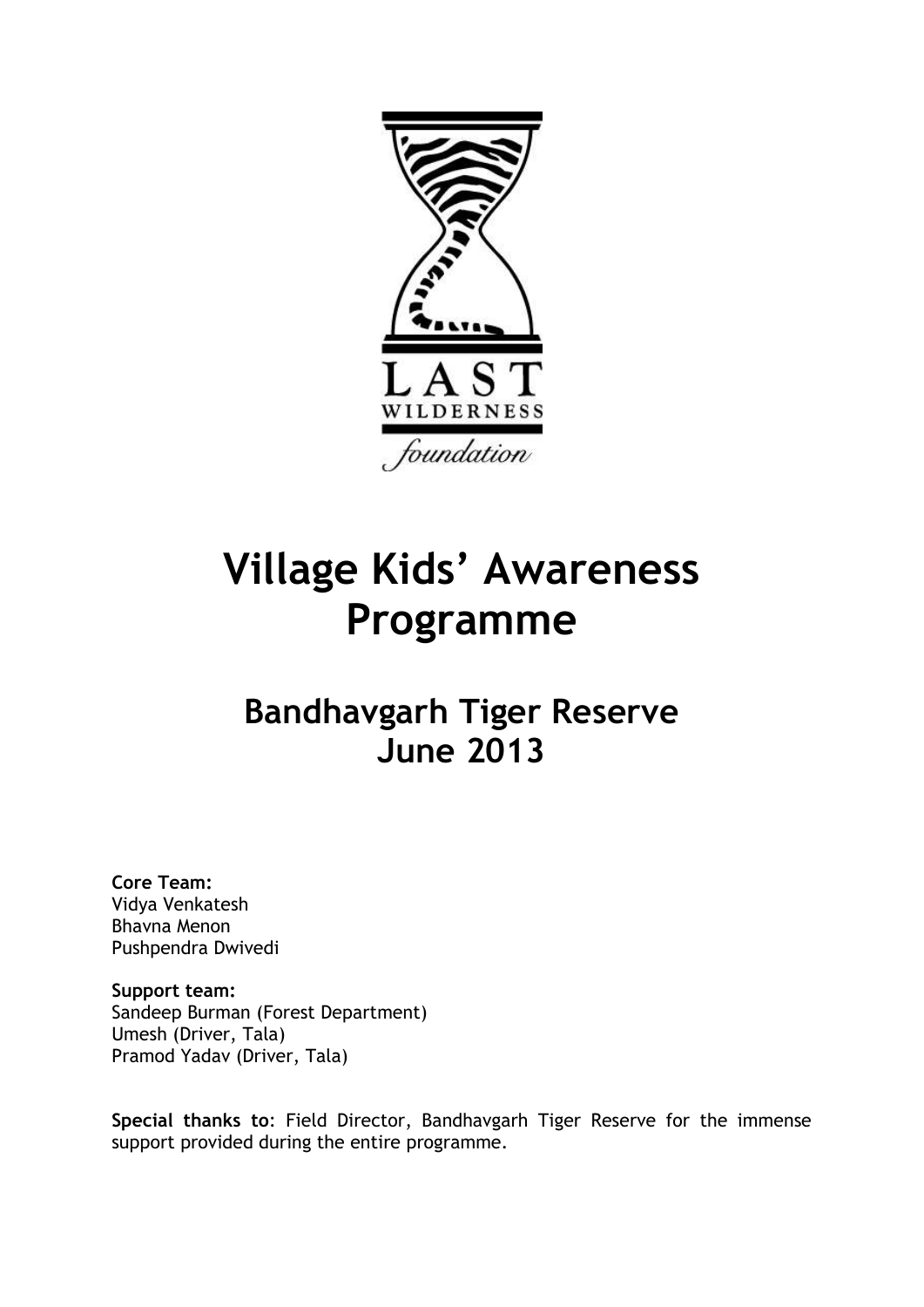#### **Introduction:**

Awareness is defined as the state or ability to perceive, to feel, or to be conscious of events, objects, or sensory patterns. So it would seem natural that the children of the forest would already be aware of the need to protect the forests. However, the fact remains that the term 'awareness' applies to both rural and urban communities. In order to understand their problems, it is important for us (urban communities) to first understand the forests from their perspective.

For example, to us, a forest fire raging unchecked through the forest causes destruction, thereby killing the trees and other live forms existing in that area. But for the tribal, fire does not signify death. To them, it signifies new life! They burn patches of forests to ensure a good cultivation of their crops, growth of new grass for the cattle to graze on, it is also used as a method to clear up the dry leaves etc from the ground, which makes it easier to collect the flowers like mahua flowers, tendu fruits from the cleared ground.

However, these man-made forest fires when set off in an uncontrolled and unchecked manner can cause more harm than good. Hence, knowledge of both sides of this problem helped us bring up this point during our sessions. The challenge therefore, was to raise this point after assessing and understanding both sides of the problem. For example, when Archana a student living in Rohaniya village told us, "Tiger ki raksha karne se pehle humein apni raksha karna zaroori hai!", we were indignant. We wondered why they didn"t want to save the tiger and how they expected to survive without it!

However, we realised that this statement is a reminder of the fact that these villagers are the original "tiger people". They have lived with the tiger for generations and have co – existed with the forest and its denizens, but now the crunch for space and the growing needs of mankind have dented this relationship. Also, this area has been riddled with several cases of man-animal conflict. Over time, they have come to believe that the tiger gets priority over them and thus, feelings of cynicism and hostility have risen from the fear of losing their land and livelihood to this animal. This has given rise to a mixed bag of responses towards saving or protecting the big cat. For example, while some felt that it is nothing short of a menacing beast looking to cause only destruction, others viewed it as a beautiful animal whose extinction would indeed be a self destructive move.

Thus, with these diverse perspectives we started our awareness programme hoping that by the end of it the feelings of antagonism would start changing towards respect for the animal and the need for protection of forests.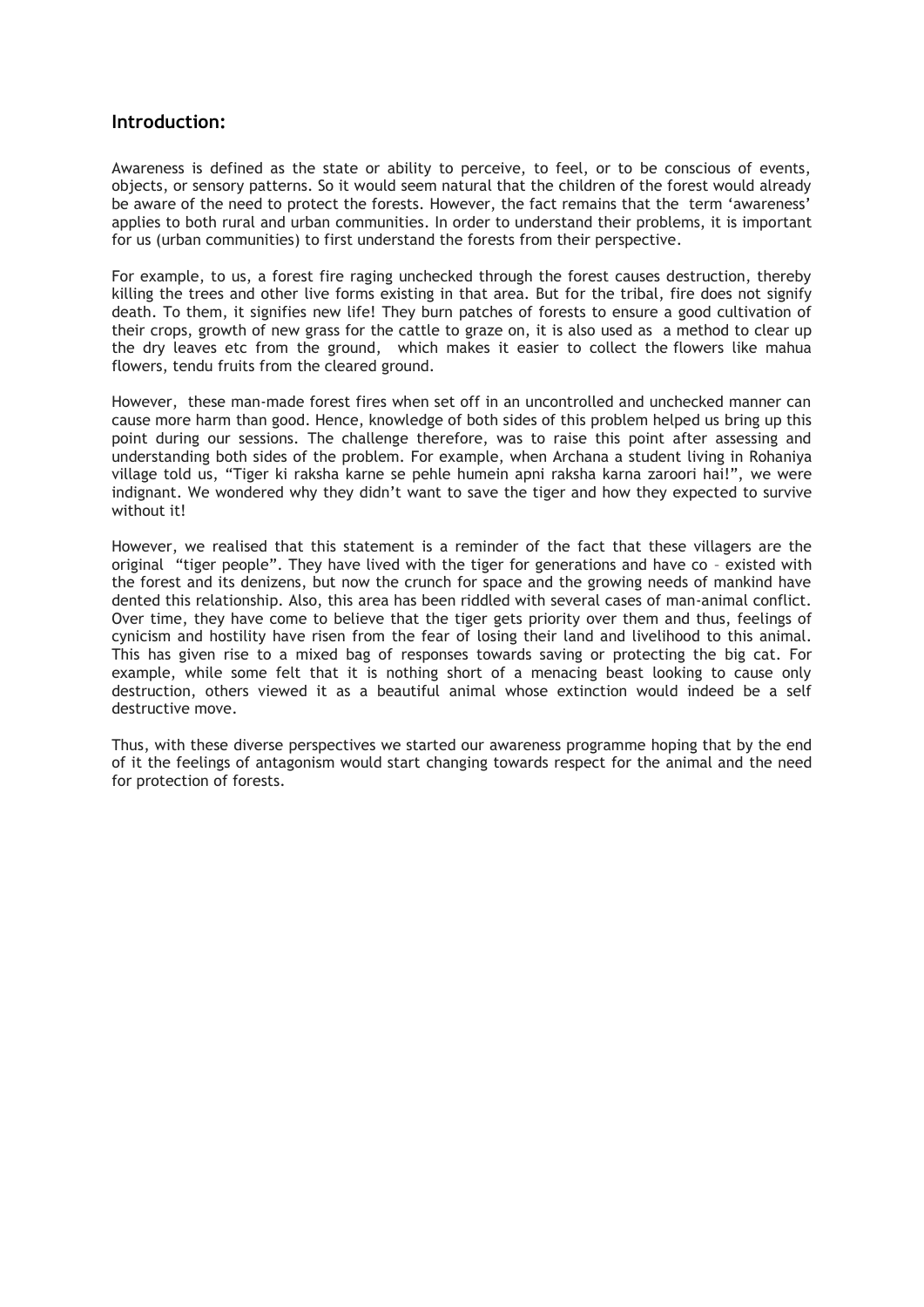

Image 1: Our base for the programme, the school at Rohaniya

#### **The programme**:

The awareness programme, which was held between 1st-9th June, 2013 was attended by 240 students and 14 teachers from 4 different villages viz. Rohaniya, Banskutta ,Ghunsu and Pipariha, all of which lie in the buffer zone of Bandhavgarh Tiger Reserve.These students are from class VI-VIII in schools run by the Sarva Shiksha Abhiyan, a scheme under the ambit of Government of India.

The awareness programme included taking the children from the 4 villages to the park in order for them to understand and appreciate the biodiversity of the park. The safari was followed by an audio-visual screening and an interactive session which primarily helped the students to understand the apex predator of the forest i.e. the Royal Bengal Tiger, its value to human kind, the challenges faced by this predator and what should be done to save it. Having gained knowledge from both communities about the perspectives of protecting wildlife and its forests, we were able to address some of the issues specific to this area like forest fires, illegal trapping of animals, etc.

The sessions was concluded by playing the – "Wild India anthem" (a unique assemblage of footage from across 'wild' India) directed by Sandesh Kadur in order for the students to appreciate, respect and protect the rich biodiversity that exists in our country.

In the end we can only hope that in an area riddled with cases of man-animal conflict, the children who are the greatest hope for the tiger"s future and survival, will help protect and conserve the forest and ensure the survival of one and all.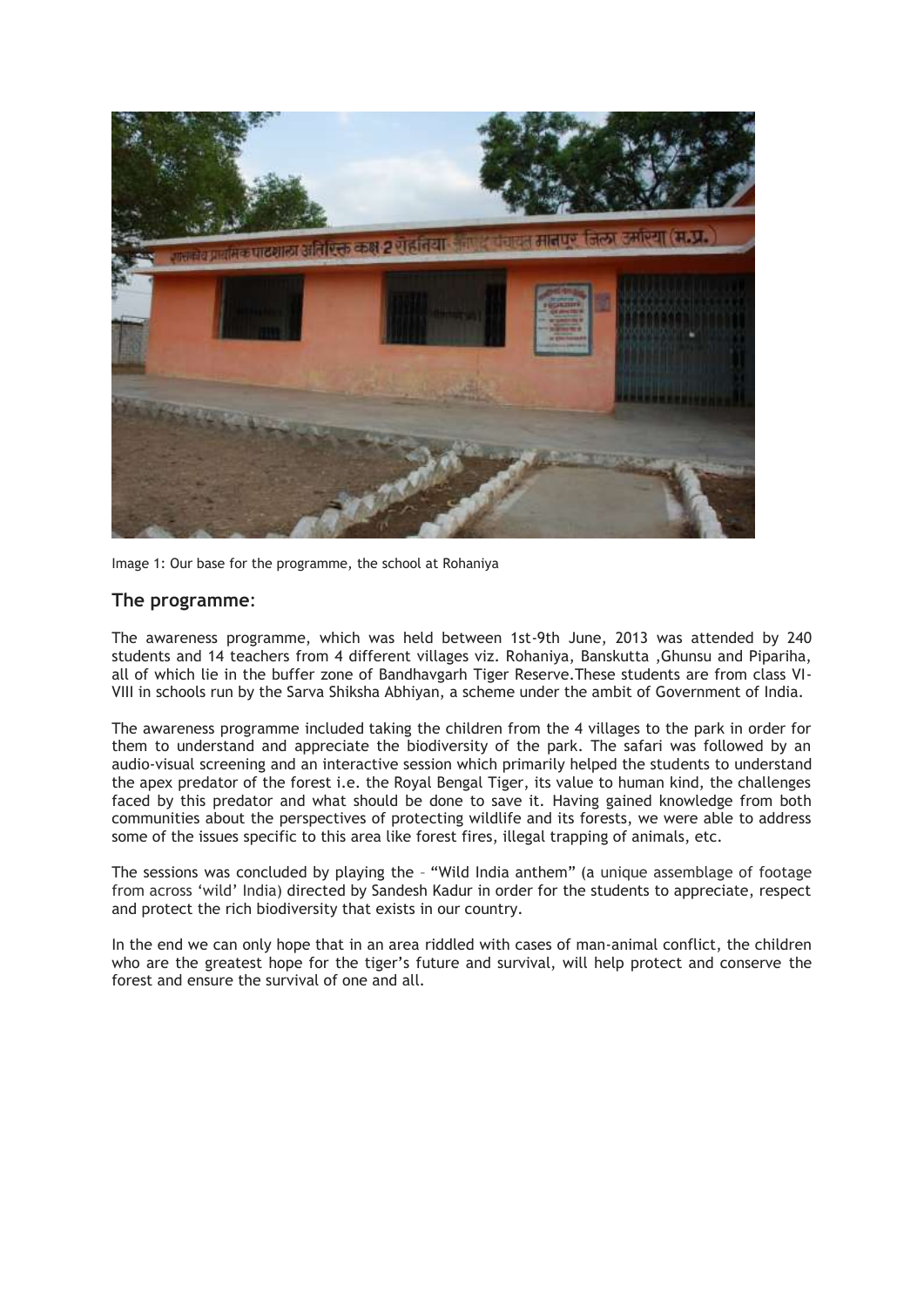

Image 2: Students and teachers watch " The Truth About Tigers"



Image 3: Students pay a visit to the bats at Badi Gufa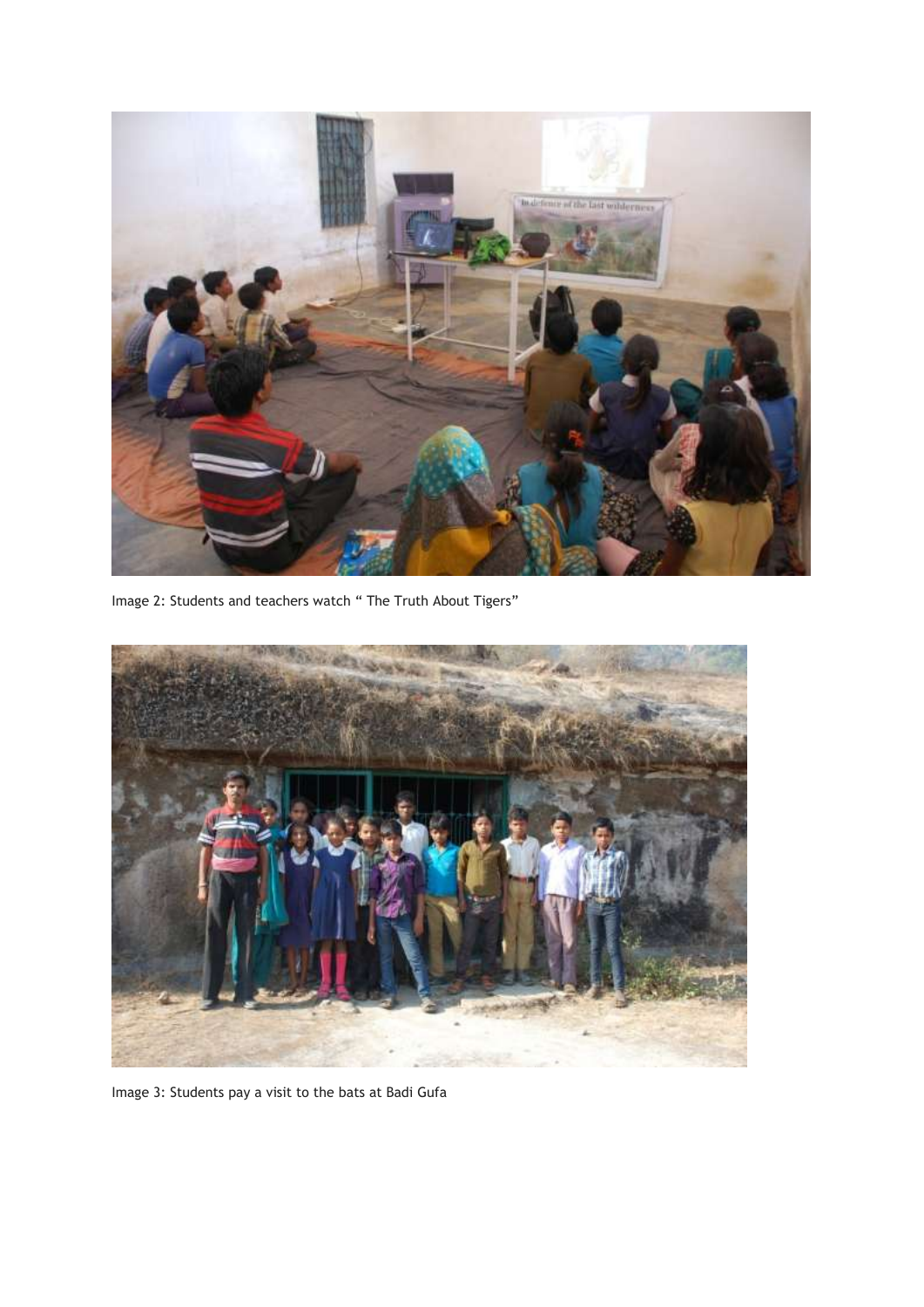

Image 4: Ready for the drive



Image 5: Vidya Venkatesh interacts with students about the collection of forest produce in Bandhavgarh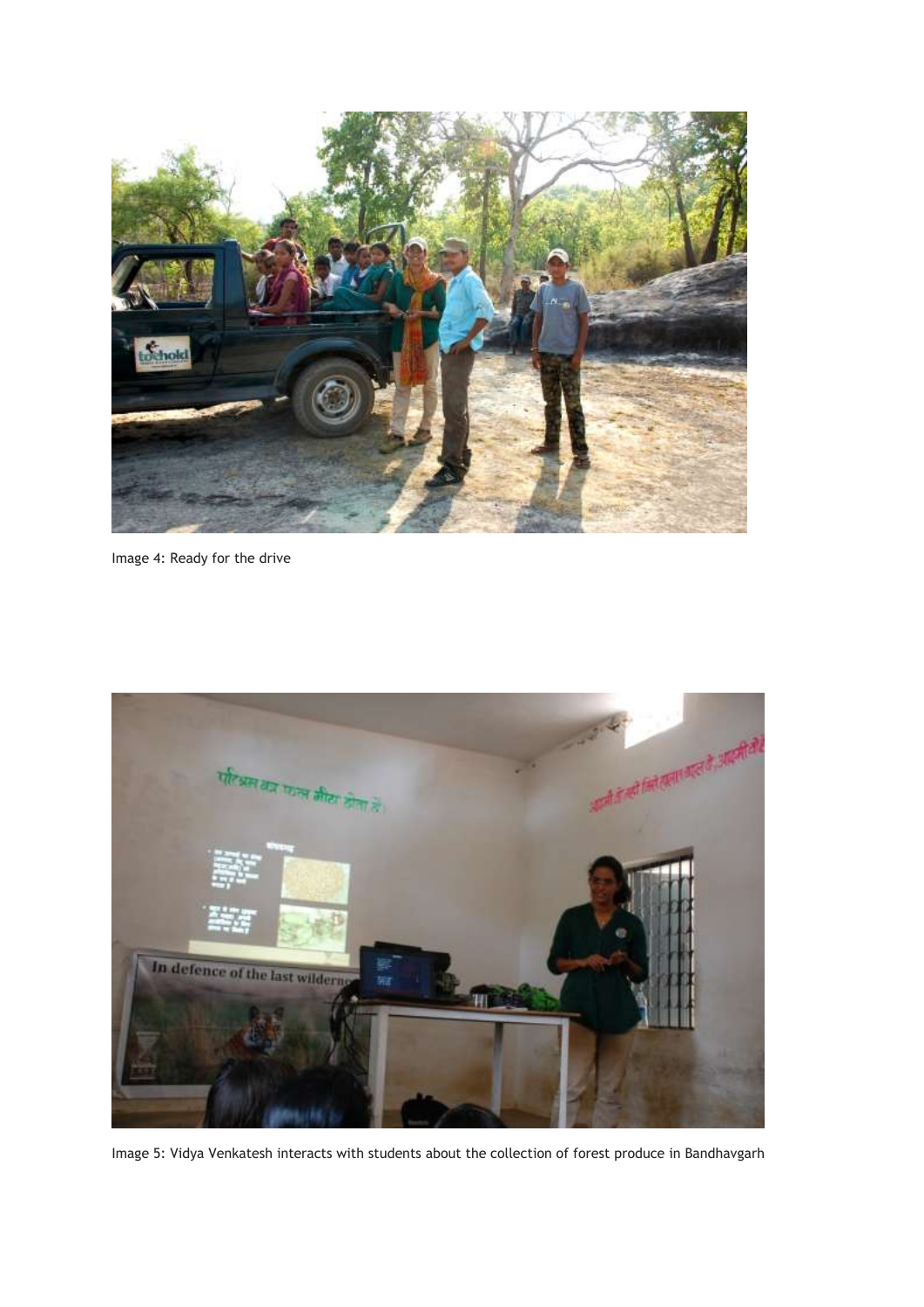

Image 6: The effect the tiger has on all of us! Students during an audio-visual screening



Image 7: Shri Sudhir Kumar, Field Director,Bandhavgarh Tiger Reserve interacts with the students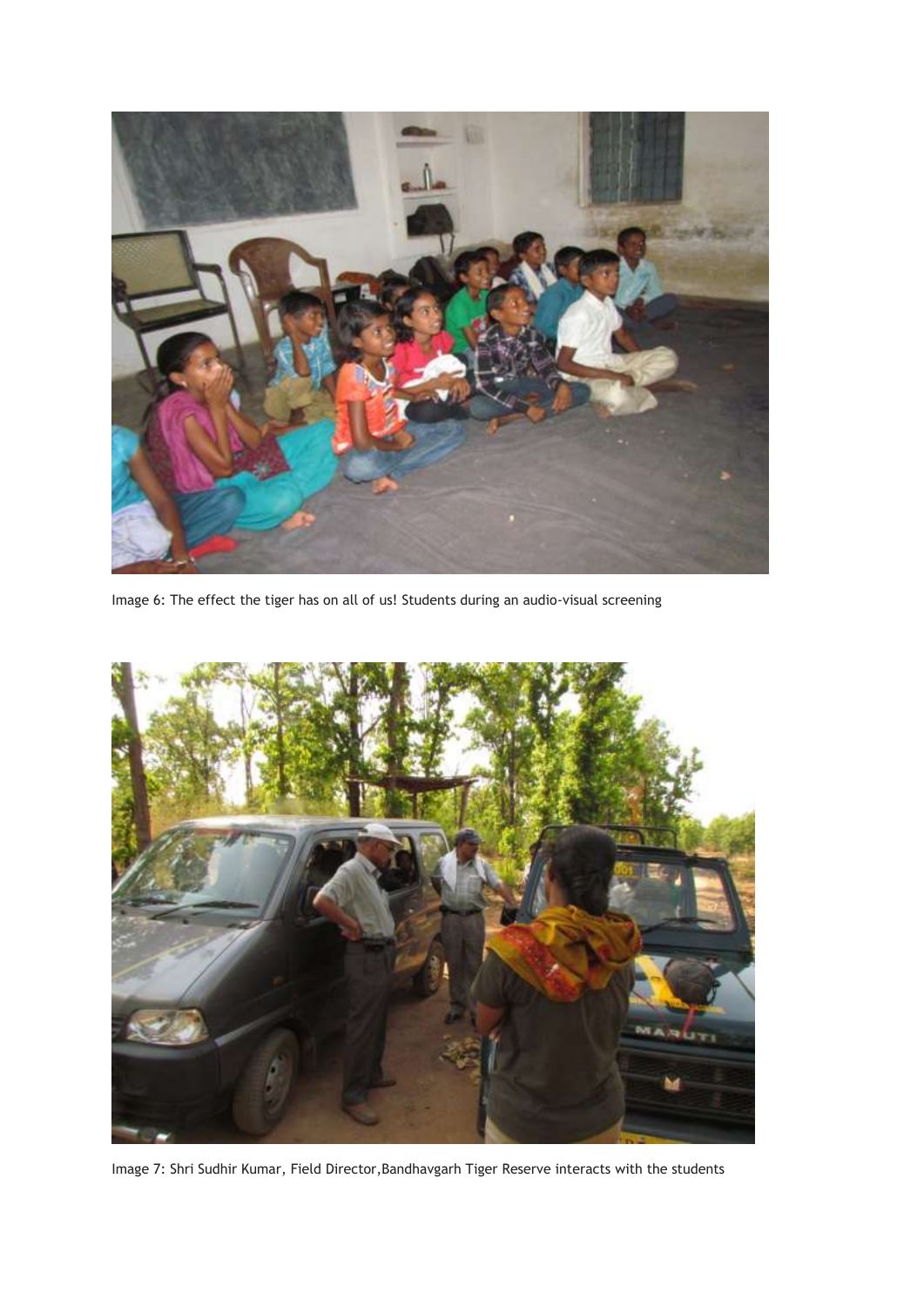

Image 8: The students enjoying the biodiversity of the park



Image 9: Lunch time!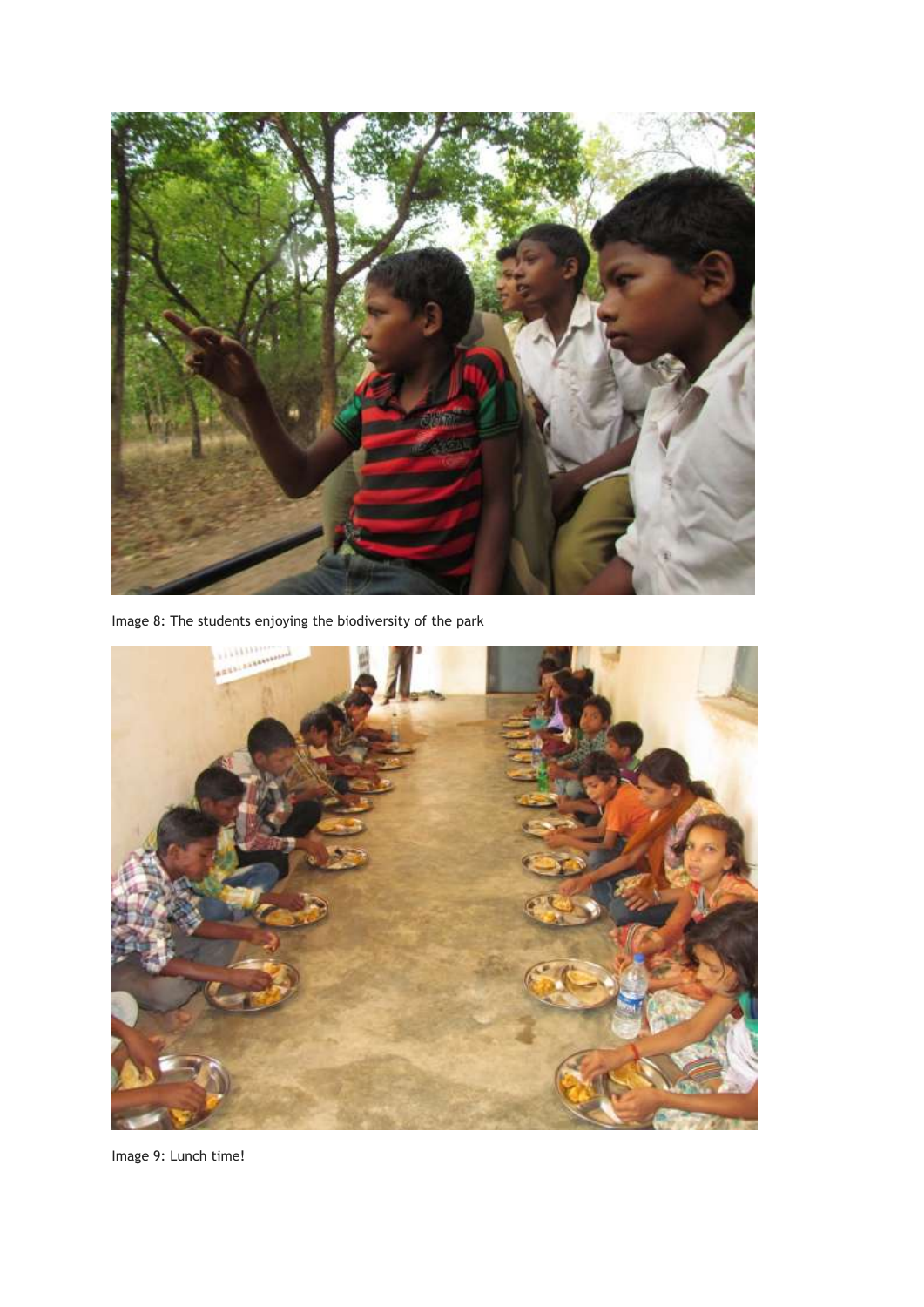

Image 10: The team! From L-R: Pramod Yadav, Umesh, Sandeep Burman, Vidya Venkatesh, Bhavna Menon, Pushpendranath Dwivedi and Sudhir

### **Session details:**

| <b>Session date</b>          | <b>School</b><br>location | <b>Students from villages</b> | <b>Number</b><br><b>of</b><br>students | <b>Number</b><br><b>of</b><br>teachers |
|------------------------------|---------------------------|-------------------------------|----------------------------------------|----------------------------------------|
| <b>June 2013</b>             | Rohaniya                  | Rohaniya, Chattan             | 181                                    | 11                                     |
|                              | <b>Baskutta</b>           | <b>Baskutta</b>               | 15                                     |                                        |
|                              | Ghunsu                    | Ghunsu                        | 29                                     | $\overline{2}$                         |
|                              | Pipariha                  | Pipariha                      | 15                                     | <b>NIL</b>                             |
| Total number of participants |                           |                               | 240                                    | 14                                     |